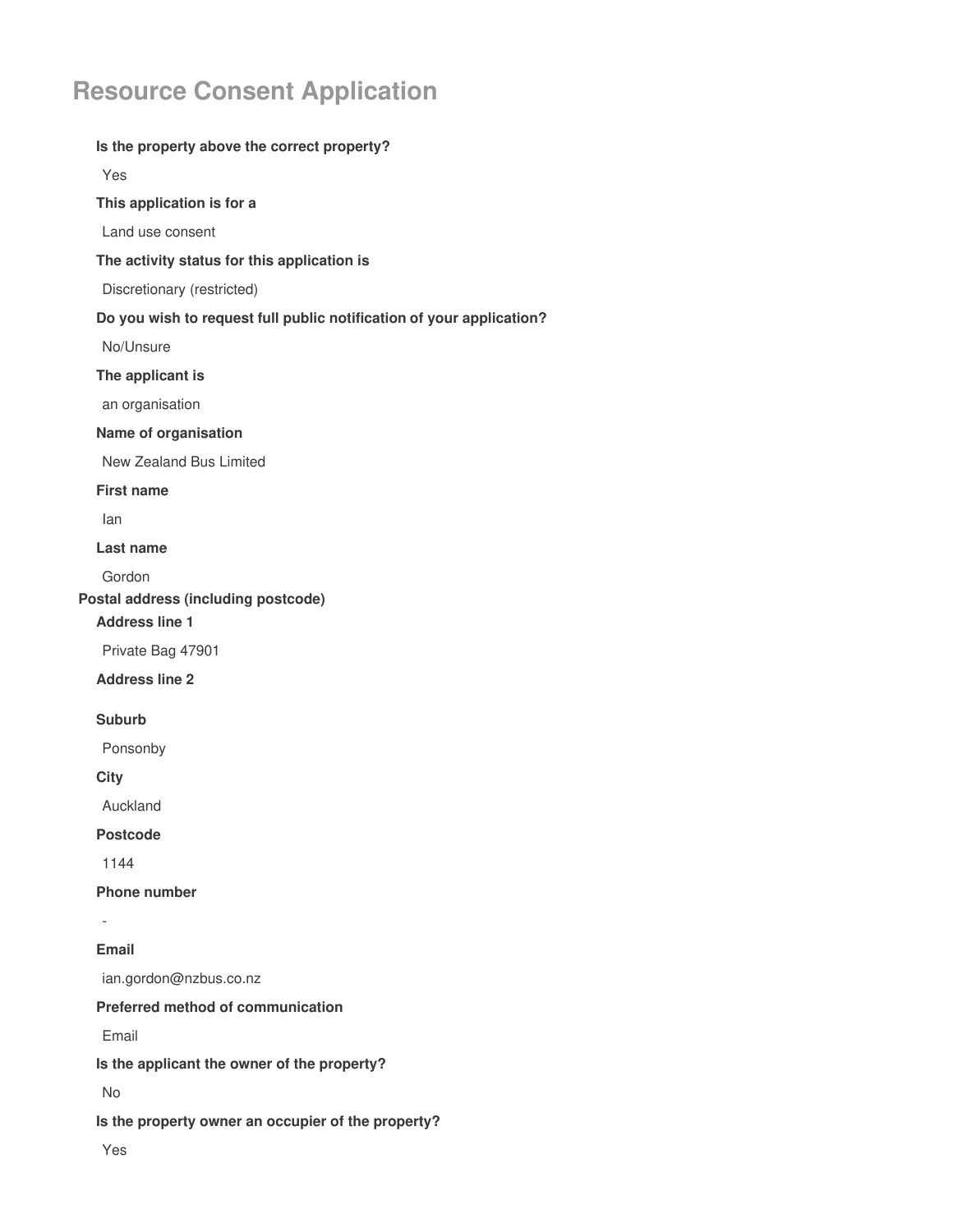**Is there an agent working on behalf of the applicant?**

Yes

**Name of agent's company**

WSP

**First name**

Blake

**Last name**

Lee

**Postal address (including postcode)**

## **Address line 1**

Level 9 Majestic Centre

**Address line 2**

100 Willis Street

**Suburb**

Wellington

**City**

**Wellington** 

#### **Postcode**

6011

**Phone number**

0272136829

**Email address**

blake.lee@wsp.com

**Preferred method of communication**

Email

**Property owner details**

**The property owner is the registered owner as shown on the record of title.**

## **First name**

Shelly Bay Road Limited

**Last name**

N/A

**Postal address line 1**

Level 14,

**Postal address line 2**

13-27 Manners Street

**Suburb**

**City**

**Wellington**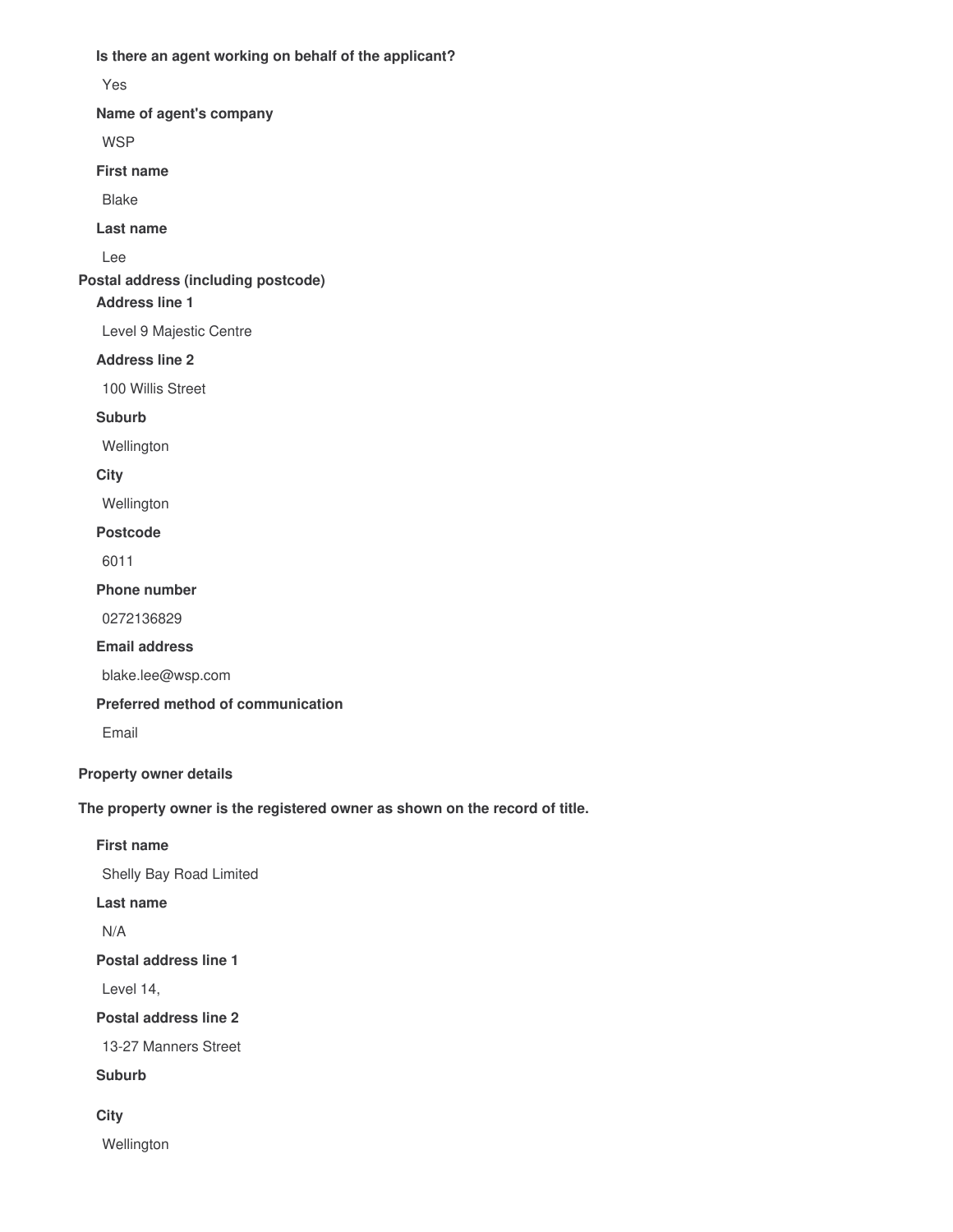#### **Postcode**

6011

**Phone number**

-

**Email address**

-

**Preferred method of communication**

Email

**The preferred contact for this resource consent application is the**

agent

**Send invoices to the**

agent

**Is the site description covered in the Assessment of Environmental Effects (AEE) to be attached to this application?**

Yes

**Brief activity description**

To construct and operate a bus depot facility consisting of more than 70 parking spaces in a Business Area.

Is a full description of the proposed activity covered in the Assessment of Environmental Effects (AEE) to be **attached to this application?**

Yes

**Describe any other activities that are part of the proposal to which this application relates.**

-

Has any part or all of the piece of land subject to this application been used for (including its present use), or is **it more likely than not to have been used for, an activity on the HAIL?**

Yes

**What is the type of HAIL activity?**

Please refer to Section 2.2. of the AEE.

**Will the proposed activity involve disturbance of more than 25m<sup>3</sup> of soil (per 500m<sup>2</sup> )?**

Yes

Will the proposed activity involve removal of more than 5 $\mathrm{m}^{3}$  of soil (per 500 $\mathrm{m}^{2}$ ) from the site?

Yes

Does the application involve changing the use of the land to one that, because the land has been subject to a HAIL activity, is reasonably likely to harm human health? (For example, service station to office, orchard to **residential).**

Yes

**Does the application involve subdivision of the land?**

No

**Does the application involve removing or replacing a fuel storage system or parts of it?**

No

**Are there any other resource consents required or granted from any consent authority for this activity?**

No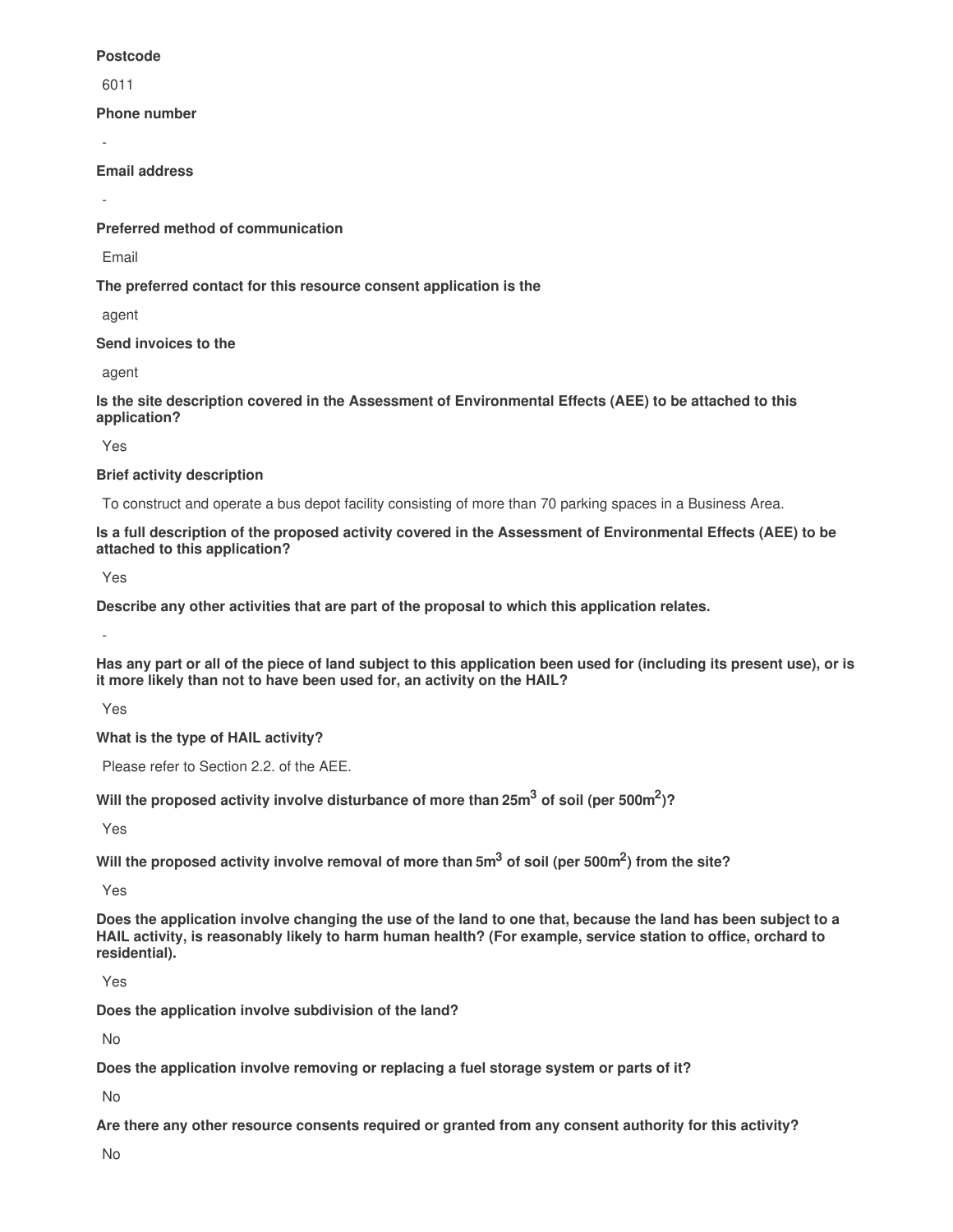**Have you had a formal pre-application meeting as applied for via the Council website?**

Yes

**What was the Service Request (SR) number for pre-application meeting (if known)?**

**Are there any occupiers of the property other than the property owner(s)?**

Yes

-

**Does the site have any locked gates, security systems or anything else to restrict access?**

Yes

**Are there any dogs on the property?**

No

**Does the occupier require notice before the site visit?**

Yes

Are there any other health and safety requirements Council staff should be aware of before visiting the site?

No

**Property occupier details**

**An occupier is someone who normally lives at the property.**

To assess this application, a Council planning officer will likely need to visit the site, and may need to communicate **with the occupier of the property.**

#### **First name**

New Zealand Bus Limited

**Last name**

N/A

**Postal address line 1**

Private Bag 47901

**Postal address line 2**

**Suburb**

Ponsonby

**City**

Auckland

**Postcode**

1144

**Phone number**

-

**Email address**

ian.gordon@nzbus.co.nz

**Preferred method of communication**

Email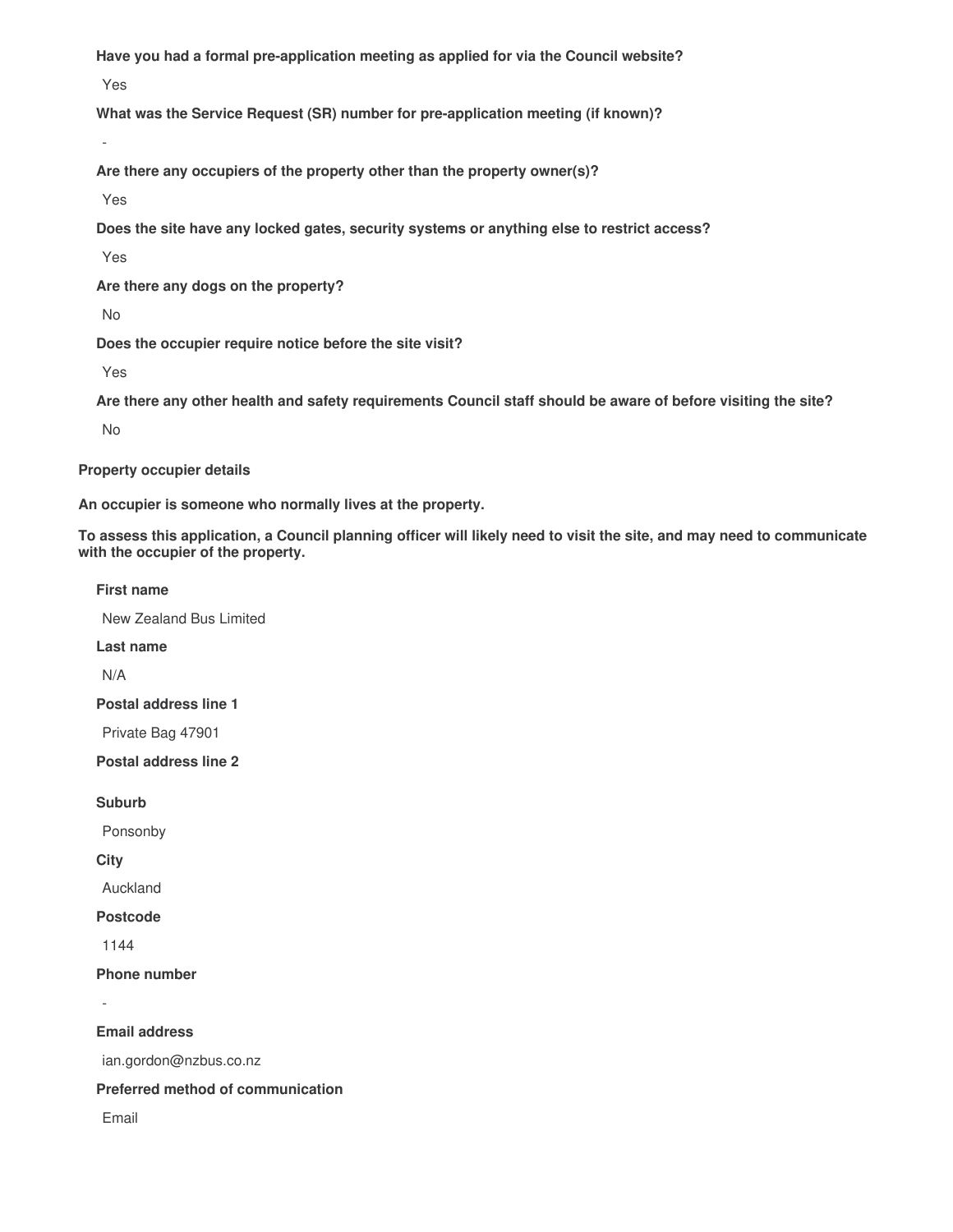**Does the proposal include the addition of household units?**

No

**Does the proposal include the expansion of commercial floor area?**

No

**Does the proposal include residential subdivision?**

No

**Does this property/land have a Record of Title?**

Yes

**Upload record of title**

Appendix K - RoTs.pdf

Does the record of title list any relevant registered instruments such as consent notices and 'K' documents?

No

**Upload AEE**

[NZ\\_Bus\\_Depot\\_RCA\\_8.06.22.pdf](https://surveygizmoresponseuploads.s3.amazonaws.com/fileuploads/187251/5322230/27-decc3902a059f925ca9e1304e5c96447_NZ_Bus_Depot_RCA_8.06.22.pdf)

**Have you reviewed and included information requirements as set out in the following link?**

# **Supporting [documents](https://wellington.govt.nz/property-rates-and-building/building-and-resource-consents/resource-consents/applying-for-a-resource-consent/supporting-documents-for-a-resource-consent-application) for a resource consent application**

Yes

**Comments regarding the AEE:**

Please refer to Part A of the AEE.

## **Sufficiently detailed plans**

Yes

**A compliance schedule and/or other supporting information that explains how the activity complies with the requirements of the Wellington City District Plan or demonstrates how existing use rights are retained**

Yes

Assessment of the activity against the matters set out in Part 2 of the Resource [Management](http://www.legislation.govt.nz/act/public/1991/0069/latest/DLM231905.html) Act 1991

Yes

**The objectives and policies of the [Wellington](https://wellington.govt.nz/your-council/plans-policies-and-bylaws/district-plan/district-plan-pdfs/volume-1) City District Plan.**

Yes

**Any relevant planning documents in section 104(1)(b) of the Resource [Management](http://www.legislation.govt.nz/act/public/1991/0069/latest/DLM234355.html) Act 1991, including, but not limited to:**

**National Policy Statements National Environmental Standards and other regulations The New Zealand Coastal Policy Statement Wellington Regional Policy Statement**

Yes

**Comments regarding other relevant provisions:**

Please refer to Section 8 of the AEE.

**Upload plans**

Appendix A - Plans.pdf

**Site plan showing the existing situation on the site (drawn at either 1:100 or 1:200).**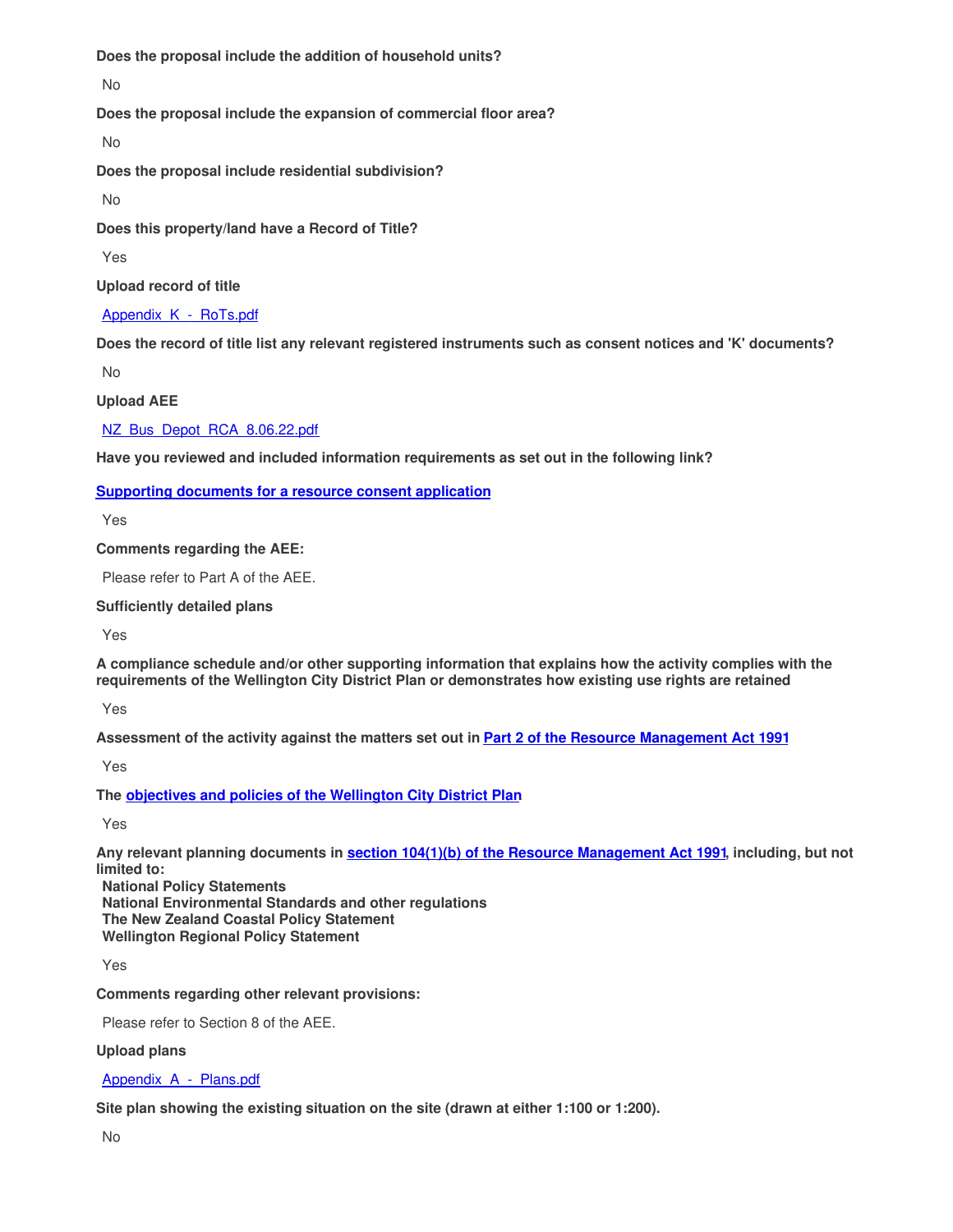**Site plan showing the proposed development (drawn at either 1:100 or 1:200).**

Yes

Elevation drawings of all structures to be built or altered (existing and proposed, and drawn at either 1:50 or **1:100)**

No

#### **Upload additional documentation** *(10 files max., 50MB max. each)*

Appendix B - PSI DSI.pdf Appendix C - Pre-Application Meeting Notes.pdf Appendix D - Ignition Hazard Zone Review Letter.pdf Appendix E - Resource Consents.pdf Appendix F - Transportation Assessment.pdf Appendix G - ArchCheck.pdf [Appendix\\_H\\_-\\_Hazardous\\_Substances\\_Assessment.pdf](https://surveygizmoresponseuploads.s3.amazonaws.com/fileuploads/187251/5322230/158-3f44c9de946af775c583071aaba03fad_Appendix_H_-_Hazardous_Substances_Assessment.pdf) Appendix I - Acoustic Assessment.pdf Appendix J - Business Area Standards.pdf

#### **Is additional information provided as part of this proposal?**

Yes

#### **This additional information includes:**

|                                                                                                            | Yes | N/A |
|------------------------------------------------------------------------------------------------------------|-----|-----|
| Design statements where design guides apply (multi-units, Central Area buildings, character areas,<br>etc) |     | X   |
| Wind report for Central Area buildings above 18.6 metres                                                   |     | X   |
| Noise report                                                                                               | X   |     |
| Traffic report                                                                                             | X   |     |
| Other                                                                                                      | X   |     |

#### **Describe the additional document.**

Appendix B - PSI + DSI

- Appendix C Pre-application meeting notes
- Appendix D Ignition hazard zone review letter
- Appendix E Resource consents
- Appendix F Transportation assessment
- Appendix G Archcheck
- Appendix H Hazardous substances assessment
- Appendix I Acoustic assessment
- Appendix J Business area standards

#### **Upload written approvals**

## **Provide any general comments about this application.**

## **Does your application include any sensitive information?**

Contains sensitive information

**Please detail any sensitive information in the proposal, including trade secrets, commercially sensitive material or any other information you consider should not be publicly disclosed.**

Proposed bus depot

**Please select your intended payment method.**

Internet banking

-